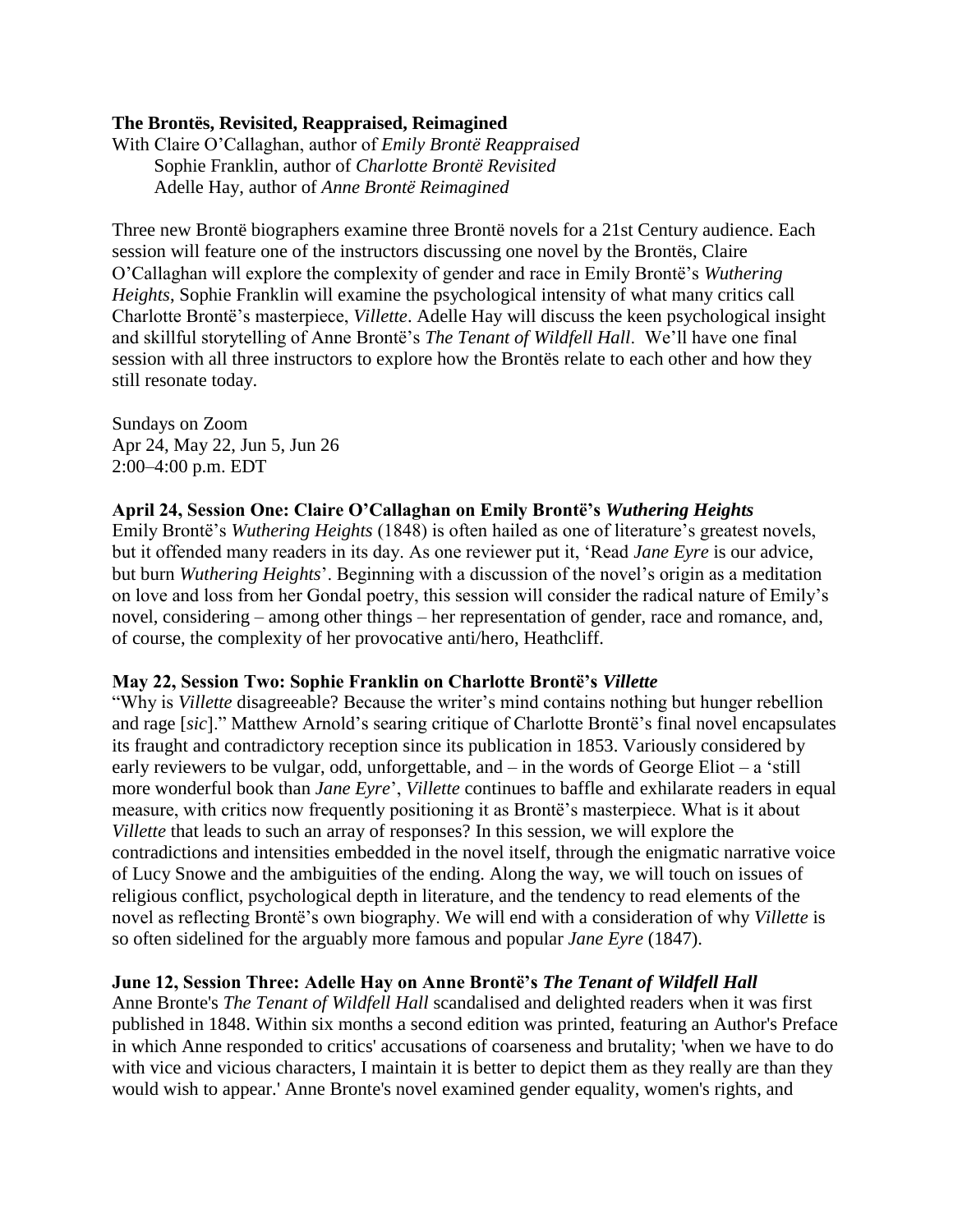domestic abuse at a time when the "angel in the house" was the feminine ideal. Her sister Charlotte referred to the novel as an 'entire mistake' and requested that her publishers not reprint it. As a result, *Tenant* went out of print for six years after Anne's death. When it reappeared, it was as a heavily edited version. It is only in the last 40 years that the text has been restored, and readers have once again started to appreciate Anne's keen psychological insight and skillful storytelling.

# **June, 26 Session Four: all three instructors to discuss the Brontës**

How do we think about the Brontës and their novels today? All three of these novels by the Brontës garnered opprobrium upon publication, often for their apparent coarseness, violence, and transgressive representations of women. *Wuthering Heights* shocked readers with its juxtaposed descriptions of passion and violence in familial and domestic settings. *Villette* confounds the reader's expectations and keeps us at a distance throughout the narrative, while also offering xenophobic depictions of Europeans. *The Tenant of Wildfell Hall* foreshadowed modern conversations about coercive control with its depictions of domestic and marital abuse. The character Helen Graham has startlingly modern views on the education and upbringing of boys and girls, and the damaging effects of outdated gender-based attitudes when it comes to education. So, should we see these authors simply as three "weird sisters", as Ted Hughes memorably described them? Are they realist writers using the literary imagination to write politically about real-life concerns? Are they women writers who were ahead of their time?

In this session, we will explore these questions and consider the connections between the siblings' novels. We will consider the similarities and differences in their works with respect to theme, form, and content. We will also think about the relevance of these novels today, reflecting on what we can continue to learn from Charlotte, Emily, and Anne's writings, and how they speak to contemporary society and culture.

## **About the instructors**

**Sophie Franklin** is a postdoctoral fellow at the University of Tübingen, specialising in the Brontës, violence, nineteenth-century literature and culture, and afterlives. She completed her PhD at Durham University in 2019, where she explored representations of violence in Anne, Charlotte, and Emily Brontë's work; and she is the author of *Charlotte Brontë Revisited: A View from the Twenty-First Century*, published by Saraband in 2016 and reissued in 2018.

**Dr Claire O'Callaghan** is a Lecturer in English at Loughborough University, U.K. Her research focuses on Victorian and neo-Victorian literature and culture, with an emphasis on gender, sexuality and the body. Claire is an expert on the Brontës. She is the author of *Emily Brontë Reappraised* (Saraband, 2018) and she has also written on *Jane Eyre*, *The Tenant of Wildfell Hall*, Emily's poetry, contemporary reworkings of *Wuthering Heights*, and the Brontë biodrama, *To Walk Invisible* (2016). Claire was the co-editor of a special issue of *Brontë Studies* devoted to the theme of 'coarseness' in the Brontës and she was the instigator and organiser of Brontë2020, an one-day digital event to raise money for the Brontë Parsonage following its initial closure in the wake of Covid-19. She is now an Associate Editor of *Brontë Studies*. Claire's current research is looking at Charlotte Brontë's commentary on her siblings' experiences of tuberculosis in 1848.